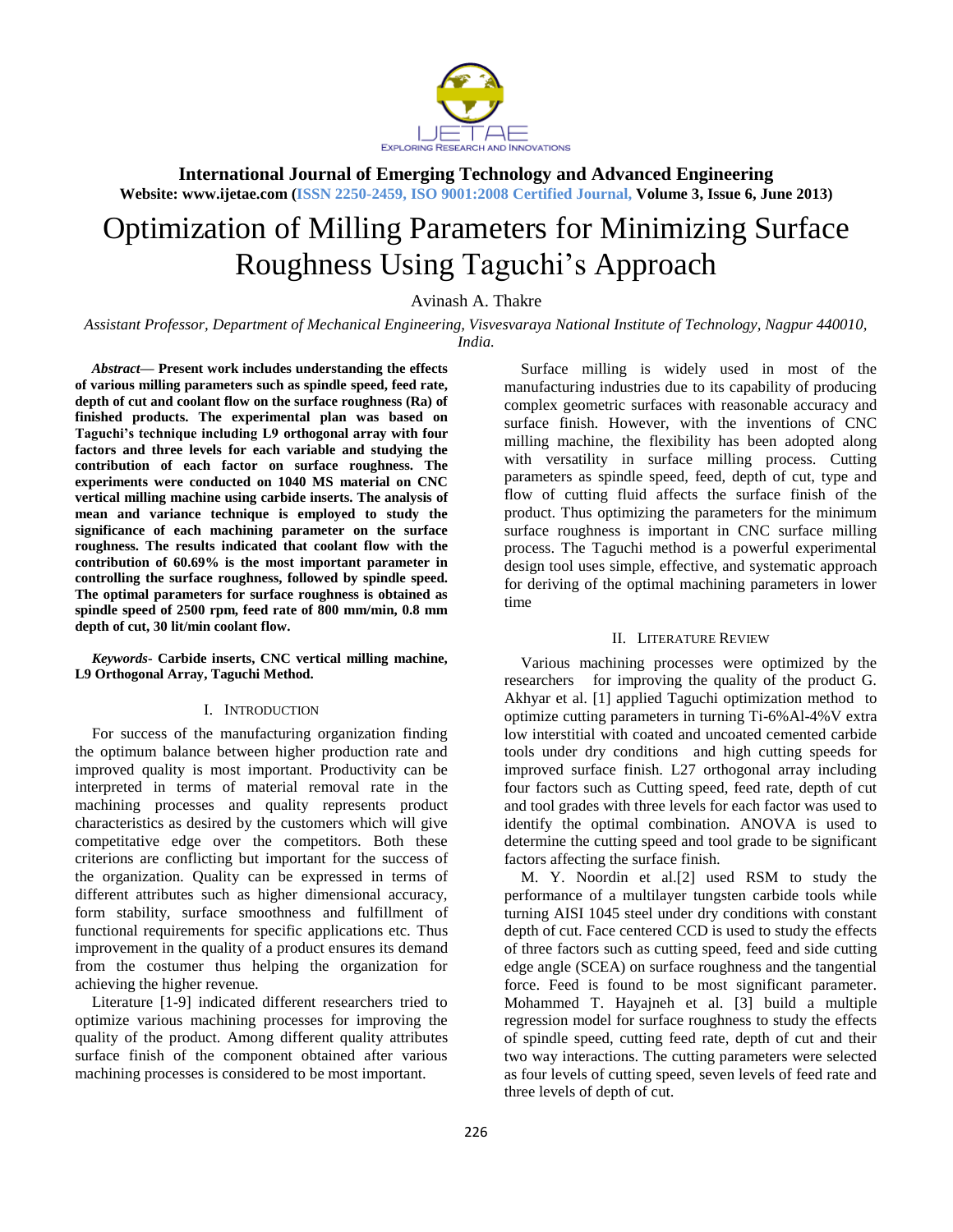

## **Website: www.ijetae.com (ISSN 2250-2459, ISO 9001:2008 Certified Journal, Volume 3, Issue 6, June 2013)**

The results showed the cutting feed as the most dominant factor and interactions cutting feed-depth of cut, and cutting feed-spindle speed the most significant.

Ghhani J. A. et al. [4] optimized cutting parameters in end milling process while machining hardened steel AISI H13 with TiN coated P10 carbide insert tool under semifinishing and finishing conditions of high speed cutting. The effect of milling parameters such as cutting speed, feed rate and depth of cut along with their interactions on the process is studied using Taguchi method of experimental design (DOE).The study indicated the suitability of Taguchi method to solve the stated problem with minimum number of trials as compared with a full factorial design. Yang L.J. et al. [5] used Taguchi's parameter design approach in process control of individual milling machines. The Taguchi parameter design was used in order to identify the optimum surface roughness performance with a particular combination of cutting parameters in an endmilling operation. Kopac et al. [6] designed various flank milling parameters for the optimization of the cutting forces, milled surface roughness and the material removal rate (MRR) in the machining of an Al-alloy casting plate for injection moulds. The optimal combination of milling parameters for multiple process responses was determined using Grey-Taguchi method combined the orthogonal array design of experiments with grey-relational analysis (GRA). Suresh et. al*.* [7] adopted a two stage approach towards optimization of surface roughness. First, experimental results were used to build mathematical models for surface roughness by RSM. Then, the second order mathematical model was taken as an objective function and was optimized using genetic algorithm (GA) to obtain the machining conditions for a desired surface finish. Mathematical model was determined to predict surface roughness of 190 BHN steel in end milling in terms of three variables depth of cut, spindle speed and feed rate by using Response Surface Methodology (RSM) by Alauddin et al*.* [8]. Regression model was further used to explore the effect of cutting parameters on surface roughness parameter *Ra* (centre line average roughness).Oktem *et al.* had focused on the development of an effective methodology to determine the optimum cutting conditions leading to minimum surface roughness in milling of mould surfaces by coupling Response Surface Methodology (RSM) with a developed genetic algorithm [9].

### III. METHODOLOGY

The present study includes effects of new parameter coolant flow on surface finish along with other parameters such as spindle speed, feed, depth of cut.

The solution obtained from Taguchi method was verified experimentally.

# *3.1 Taguchi's Technique*

Dr. Genichi Taguchi developed efficient statistical tools for the design of high quality manufacturing system to achieve rapid improvements in cost and quality by optimizing product design and manufacturing processes [10].Sullivan reported that the term "Taguchi methods" (TM) refers to the parameter design, tolerance design, quality loss function, on-line quality control, design of experiments using orthogonal arrays, and methodology applied to evaluate measuring systems [11]. Quality is measured by the deviation of a functional characteristic from its target value. Noises (uncontrolled variables) can cause such deviations resulting in loss of quality. Taguchi methods seek to remove the effect of noises [12].

Taguchi defined the quality of a product, in terms of the loss imparted by the product to the society from the time the product is shipped to the customer. Some of these losses are due to deviation of the product's functional characteristic from its desired target value, and these are called losses due to functional variation. The uncontrollable factors, which cause the functional characteristics of a product to deviate from their target values, are called noise factors, which can be classified as external factors (e.g. temperatures and human errors), manufacturing imperfections (e.g. unit to unit variation in product parameters) and product deterioration. The overall aim of quality engineering is to make products that are robust with respect to all noise factors [12].

Taguchi's methodology consists of following steps that can be grouped into three major categories of planning experiments, conducting them, and then analyzing and verifying the results.

- *1) Planning of experiment*
	- a) Identify the main function, side effects, and failure modes.
	- b) Identify the noise factors and the testing condition for evaluating quality loss.
	- c) Identify the quality characteristic to be observed and the objective function to be optimized.
	- d) Identify the control factors and their levels.
	- e) Design the matrix experiment and define the data analysis procedure
- *2) Performing the experiment\*
	- *f)* Conduct the matrix experiment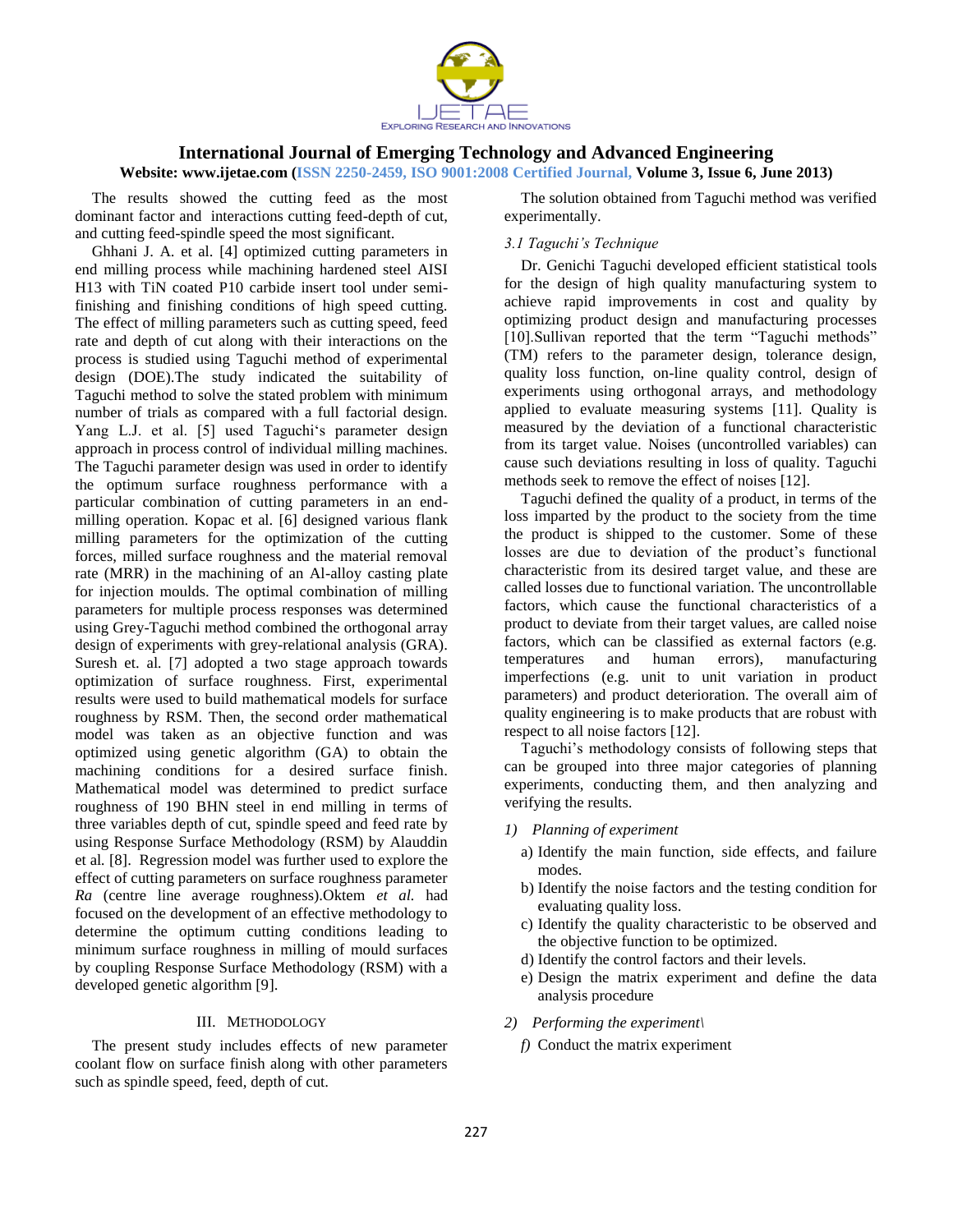

**Website: www.ijetae.com (ISSN 2250-2459, ISO 9001:2008 Certified Journal, Volume 3, Issue 6, June 2013)**

- *3) Analyzing and verifying the experiment results*
	- *g)* Analyze the data, determine optimum levels for the control factors, and predict performance under these levels. (ANOM and ANOVA)
	- *h)* Conduct the verification experiment.

## *3.2 Experimental Details*

Present work involves the optimization of surface roughness in the milling process which is dependent upon factors such as spindle speed, feed rate, depth of cut and use of coolant. However, factors such as tool geometry, tool wear, and chip formation or the material properties of both tool and work piece cannot be controlled easily.

The experiments were conducted on CNC vertical milling machine, Agni, BMV45 TC24, with FANUC controller while machining AISI 1040 MS material. For designing the experiments, four factors viz. spindle speed, feed rate, depth of cut and coolant flow, and three levels of each factor were considered as shown in table 1. L9 orthogonal array was used for milling the work piece using carbide inserts at different combinations in random order. The coolant used is Blastocut 500 which includes water and coolant in 80:20 ratio be volume. The surface roughness (Ra) was measured on Surface roughness tester SV514, Mitutoyo. The optimal results were verified with the help of analysis of variance (ANOVA).

**TABLE I FACTORS AND LEVELS FOR SELECTED MACHINING PARAMETERS**

|               | <b>Factors</b>                          |                              |                         |                              |  |  |  |
|---------------|-----------------------------------------|------------------------------|-------------------------|------------------------------|--|--|--|
| <b>Levels</b> | <b>Spindle</b><br><b>Speed</b><br>(rpm) | <b>Feed rate</b><br>(mm/min) | Depth of<br>Cut<br>(mm) | Coolant<br>flow<br>(lit/min) |  |  |  |
|               | A                                       | в                            | C                       | D                            |  |  |  |
|               | 1500                                    | 800                          | 0.4                     |                              |  |  |  |
| 2             | 2000                                    | 1000                         | 0.8                     | 30                           |  |  |  |
| 3             | 2500                                    | 1200                         | 12                      | 60                           |  |  |  |

IV. RESULTS AND DISCUSSIONS

Figure 1 shows the surface roughness and waviness profile curves for few experiments.





**Figure 1 Surface Roughness and Waviness Profiles**

The quality characteristic for surface roughness is smaller-the-better for which equation 1 is used to calculate the signal to noise ratios (η) where  $y_i$  is the value of quality characteristics at i<sup>th</sup> experiment, n is number of runs for an experiment. The experimental data for surface roughness and calculated signal-to-noise ratio for all nine combinations are shown in table 2.

$$
\eta = -10 \log \frac{1}{n} \sum_{i=1}^{n} y_i^2
$$
 (1)

| <b>TABLE II</b>                                                     |
|---------------------------------------------------------------------|
| <b>Experimental Results of Surface Roughness and Calculated S/N</b> |
| <b>Ratios</b>                                                       |

|                |                                  | <b>Control Factors</b>   |                         |                              |                                                 |                   |
|----------------|----------------------------------|--------------------------|-------------------------|------------------------------|-------------------------------------------------|-------------------|
| Run            | Spindle<br><b>Speed</b><br>(rpm) | Feed<br>rate<br>(mm/min) | Depth<br>of cut<br>(mm) | Coolant<br>flow<br>(lit/min) | <b>Surface</b><br><b>Roughness</b><br>$(\mu m)$ | S/N ratio<br>(dB) |
| 1              | 1500                             | 800                      | 0.4                     | $\theta$                     | 2.0450                                          | $-6.2139$         |
| 2              | 1500                             | 1000                     | 0.8                     | 30                           | 0.8053                                          | 1.8808            |
| 3              | 1500                             | 1200                     | 1.2                     | 60                           | 2.9128                                          | $-9.2860$         |
| $\overline{4}$ | 2000                             | 800                      | 0.8                     | 60                           | 0.6866                                          | 3.2659            |
| 5              | 2000                             | 1000                     | 1.2                     | $\Omega$                     | 2.3710                                          | $-7.4986$         |
| 6              | 2000                             | 1200                     | 0.4                     | 30                           | 0.4220                                          | 7.4938            |
| 7              | 2500                             | 800                      | 1.2                     | 30                           | 0.4398                                          | 7.1358            |
| 8              | 2500                             | 1000                     | 0.4                     | 60                           | 1.0468                                          | $-0.3968$         |
| 9              | 2500                             | 1200                     | 0.8                     | $\overline{0}$               | 1.2810                                          | $-2.1509$         |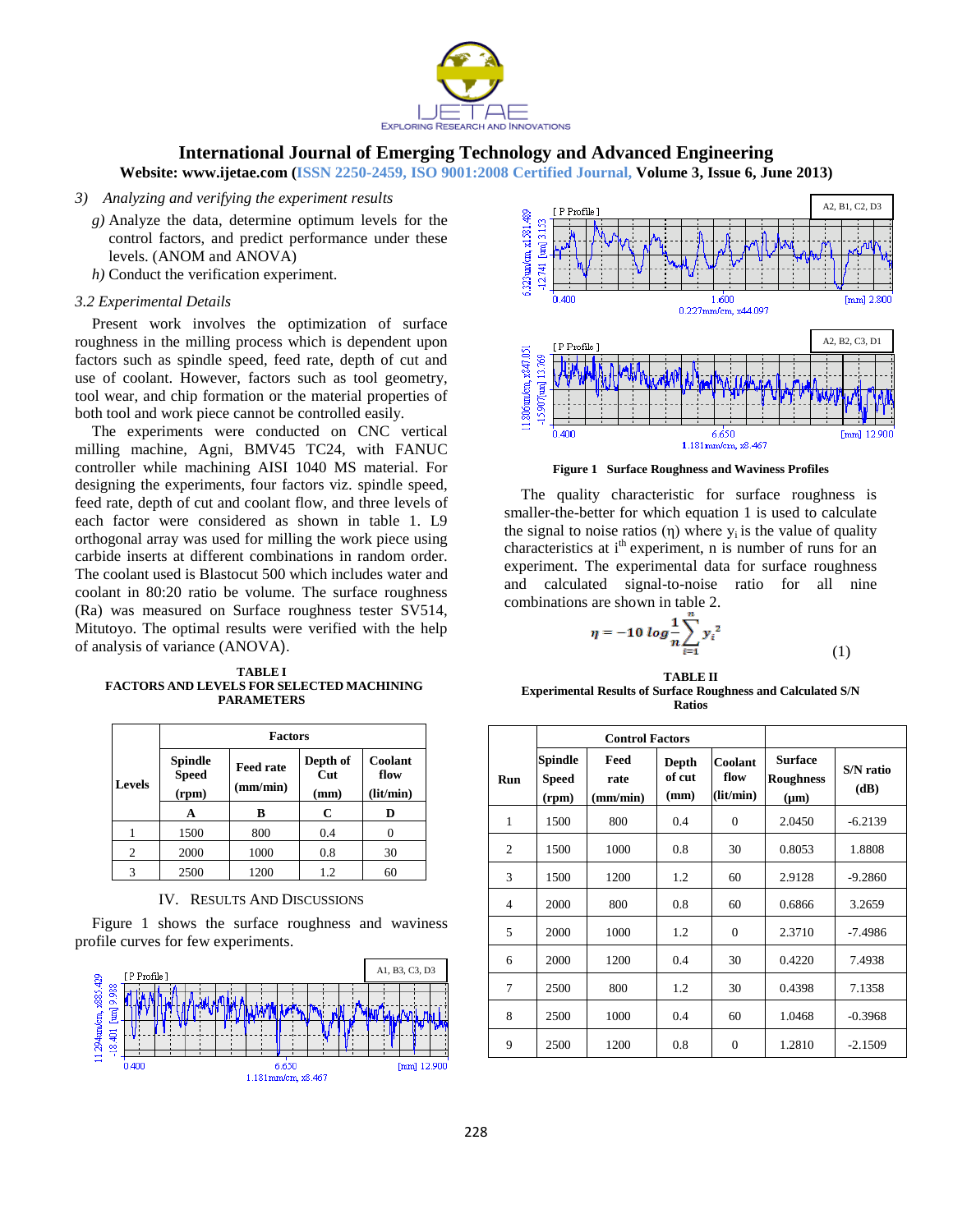

## **Website: www.ijetae.com (ISSN 2250-2459, ISO 9001:2008 Certified Journal, Volume 3, Issue 6, June 2013)**

The main effect plots of S/N ratios and means for surface roughness (Ra) is plotted graphically using Minitab 15. (Figure 2 and 3). Both the figures indicate the influence of various factors on the material removal rate. The coolant flow is identified as the most significant factor controlling the surface roughness because of its larger deviation from the mean as compared to others. The second largest deviation is for spindle speed, then depth of cut and finally feed rate. But, all the factors are significant for controlling the surface roughness. From the main effect plots for the means the optimal solution for surface roughness is evident at combination of "A3 B1 C2 D2". i.e. spindle speed of 2500 rpm, feed rate of 800 mm/min, 0.8 mm depth of cut, 30 lit/min coolant flow for which the surface roughness is experimentally found to be 0.357 µm lower than other combinations







**Figure 3 Main Effect S Plot For Means Of Surface Roughness (Ra)**

The pie chart (Figure 4) indicates the contributions of various factors on the surface roughness. All factors have dominant effect on the surface roughness. But, it can be seen that coolant flow with the highest contribution of 60.69% is the most important parameter in controlling the surface roughness followed by the spindle speed.



#### **Figure 4 Contributions Of Factors Affecting Roughness.**

### V. CONCLUSIONS

- 1) The optimal solution for minimizing the surface roughness value is A3 B1 C2 D2 i.e. spindle speed of 2500 rpm, feed of 800 mm/min, 0.8 mm depth of cut, 30 lit/ min coolant flow.
- 2) For this combination the experimentally found surface roughness value 0.357 µm is lower than other combinations.
- 3) Surface roughness was mainly controlled by coolant flow. Its contribution is approximately 60%. Optimal coolant flow rate ensures a better surface finish. The second most important factor was spindle speed ( $\approx$ 22%).
- 4) Taguchi method has been successfully applied in optimizing material removal rate and surface roughness for face-milling operation.

#### REFERENCES

- [1] G. Akhyar, C. H. Che Haron, J. A. Ghani, 2008, Application of Taguchi Method in the Optimization of Turning Parameters for Surface Roughness, International Journal of Science Engineering and Technology, Vol.1.No.3,pp 60-66.
- [2] M.Y.Noordin,V.C.Venkatesh,S.Sharif,S.Elting,A.Abdullah,2004,Ap plication of response surface methodology in describing the performance of coated carbide tools when turning AISI 1045 steel, Journal of Material Processing Technology,Vol.145, pp 46—58.
- [3] Mohammed T. Hayajneh, Montasser S. Tahat, Joachim Bluhm,2007,A Study of the effects of Machining Parameters on the Surface Roughness in the End –Milling process, Jordan Journal of Mechanical and Industrial Engineering,vol.1, pp1-5.
- [4] Ghani J.A., Choudhury I.A. and Hassan H.H., 2004. Application of Taguchi method in the optimization of end milling parameters, Journal of Material Processing Technology, Vol. 145, No. 1, pp. 84- 92.0